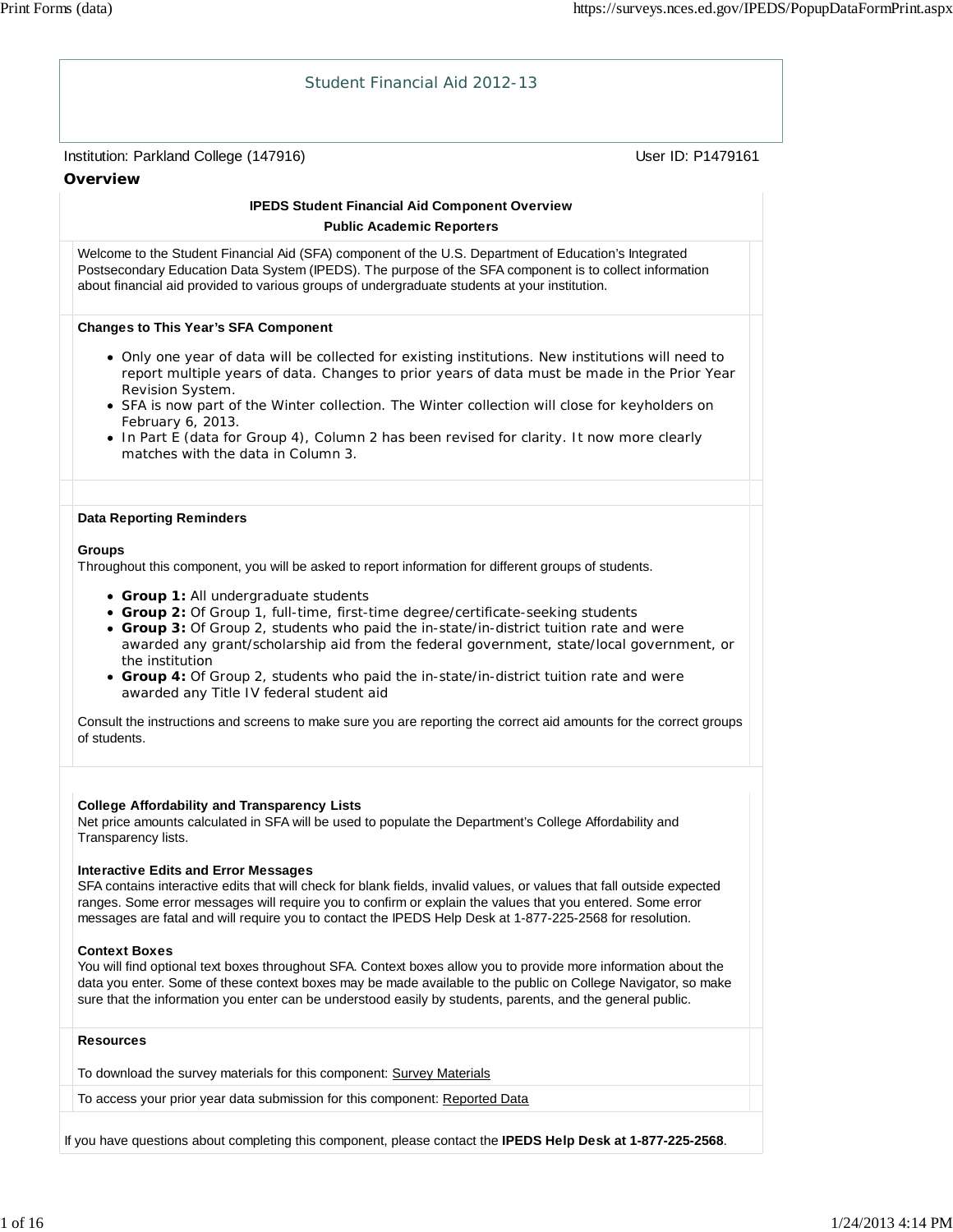|     | Part A  | Institution: Parkland College (147916)                                                                                                                                                                                                                                     |                    | User ID: P1479161                               |
|-----|---------|----------------------------------------------------------------------------------------------------------------------------------------------------------------------------------------------------------------------------------------------------------------------------|--------------------|-------------------------------------------------|
|     |         | Part A - Establish Your Groups                                                                                                                                                                                                                                             |                    |                                                 |
|     |         | Part A establishes the number of students in various groups. Note that the numbers on this screen will be carried<br>forward to other parts of the Student Financial Aid component.<br>In the fields below, report the number of students in each of the following groups. |                    |                                                 |
|     |         |                                                                                                                                                                                                                                                                            | <b>B</b> Fall 2011 | <b>YOUR</b><br><b>PRIOR</b><br><b>YEAR DATA</b> |
|     |         |                                                                                                                                                                                                                                                                            |                    | <b>Fall 2010</b>                                |
| 01. | Group 1 | All undergraduate students                                                                                                                                                                                                                                                 | 9,368              | 9,715                                           |
| 02. | Group 2 | Of those in Group 1, those who are full-time, first-time degree/certificate-seeking                                                                                                                                                                                        | 740                | 948                                             |
|     | 02a.    | Of those in Group 2, those who were awarded any Federal Work Study,<br>loans to students, or grant or scholarship aid from the federal government,<br>state/local government, the institution, or other sources known to the<br>institution                                | 523                | 609                                             |
|     |         | Of those in Group 2, those who were awarded any loans to students or grant<br>02b. or scholarship aid from the federal government, state/local government, or<br>the institution                                                                                           | 511                | 593                                             |
| 03. | Group 3 | Of those in Group 2, those who paid the in-state or in-district tuition rate and were<br>awarded grant or scholarship aid from the federal government, state/local<br>government, or the institution                                                                       | 433                | 458                                             |
|     | Group 4 | <b>04.</b> Of those in Group 2, those who paid the in-state or in-district tuition rate and were<br>awarded any Title IV federal student aid                                                                                                                               | 466                | 536                                             |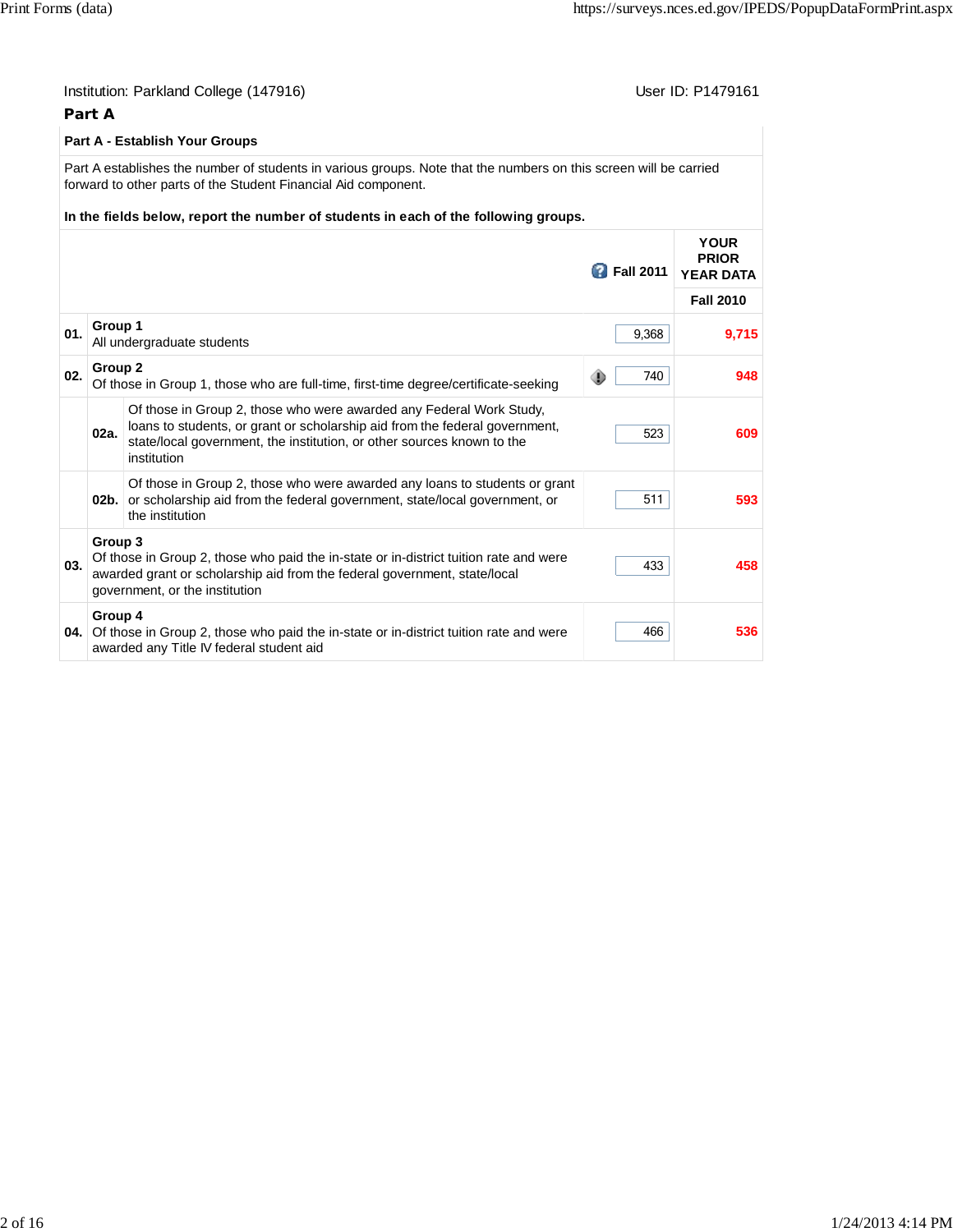| Institution: Parkland College (147916)<br>Part B |                                                                                                                                                                                                                         |                                                                                        |                                                                                                                                                                                                                                |                                                                     | User ID: P1479161                                             |
|--------------------------------------------------|-------------------------------------------------------------------------------------------------------------------------------------------------------------------------------------------------------------------------|----------------------------------------------------------------------------------------|--------------------------------------------------------------------------------------------------------------------------------------------------------------------------------------------------------------------------------|---------------------------------------------------------------------|---------------------------------------------------------------|
|                                                  | Part B - Enter Information About Group 1                                                                                                                                                                                |                                                                                        |                                                                                                                                                                                                                                |                                                                     |                                                               |
|                                                  | Part B includes information about Group 1. Group 1 students are all undergraduate students enrolled in Fall 2011.                                                                                                       |                                                                                        |                                                                                                                                                                                                                                |                                                                     |                                                               |
|                                                  | For this part, report:                                                                                                                                                                                                  |                                                                                        |                                                                                                                                                                                                                                |                                                                     |                                                               |
|                                                  | <b>For These Students</b>                                                                                                                                                                                               |                                                                                        | The Following Type(s) of Aid                                                                                                                                                                                                   | <b>Awarded in This Period</b>                                       |                                                               |
|                                                  | • All undergraduate students<br>enrolled in Fall 2011                                                                                                                                                                   | from the federal<br>government<br>from state/local<br>government<br>to the institution | • Grant or scholarship aid<br>• Grant or scholarship aid<br>• Grant or scholarship aid<br>from the institution<br>• Grant or scholarship aid<br>from other sources known<br>• Loans to students from<br>the federal government | year 2011-12                                                        | • Any time during academic                                    |
|                                                  | In the fields below, report the number of Group 1 students and the total amount of aid awarded to these<br>students for each type of aid.                                                                               |                                                                                        |                                                                                                                                                                                                                                |                                                                     |                                                               |
|                                                  | <b>Information from Part A:</b>                                                                                                                                                                                         |                                                                                        |                                                                                                                                                                                                                                | <b>Fall 2011</b>                                                    |                                                               |
|                                                  | Group 1<br>All undergraduate students<br>(This number is carried forward from Part A, Line 01.)                                                                                                                         |                                                                                        |                                                                                                                                                                                                                                |                                                                     | 9,368                                                         |
|                                                  |                                                                                                                                                                                                                         |                                                                                        |                                                                                                                                                                                                                                | 2011-12                                                             |                                                               |
|                                                  | <b>Aid Type</b>                                                                                                                                                                                                         | Number of<br>Group 1<br>students who<br>were awarded<br>aid                            | Percentage of<br><b>Group 1 students</b><br>who were<br>awarded aid                                                                                                                                                            | <b>Total amount of</b><br>aid awarded to<br><b>Group 1 students</b> | Average<br>amount of aid<br>awarded to<br>Group 1<br>students |
| 01.                                              | Grant or scholarship aid from the<br>federal government, state/local<br>government, the institution, and<br>other sources known to the<br>institution                                                                   | 3,485                                                                                  | 37                                                                                                                                                                                                                             | 15,508,316                                                          | 4,450                                                         |
| 02.1                                             | Pell grants                                                                                                                                                                                                             | 3,254                                                                                  | 35                                                                                                                                                                                                                             | 12,351,951                                                          | 3,796                                                         |
| 03. I                                            | Federal student loans                                                                                                                                                                                                   | 2,286                                                                                  | 24                                                                                                                                                                                                                             | 9,988,421                                                           | 4,369                                                         |
|                                                  | $\bigoplus$ You may use the space below to provide context for data you've reported above. These context notes<br>may be posted on the College Navigator website and should be written to be understood by students and |                                                                                        |                                                                                                                                                                                                                                |                                                                     |                                                               |
|                                                  | parents.                                                                                                                                                                                                                |                                                                                        |                                                                                                                                                                                                                                |                                                                     |                                                               |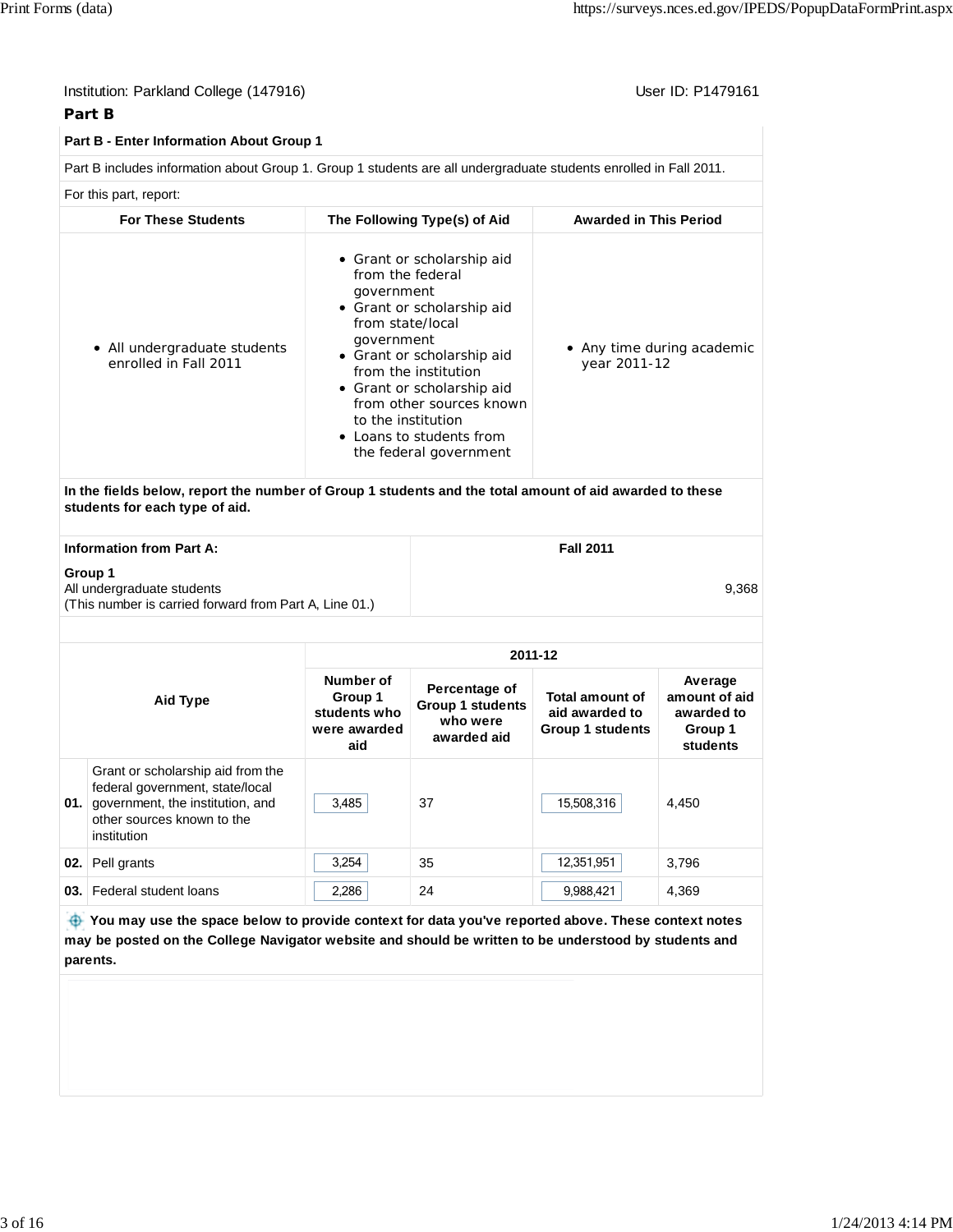|                    |                | Institution: Parkland College (147916)<br>Part C, Page 1                                                                                                                                                                              |                                             |                                          | User ID: P1479161                        |
|--------------------|----------------|---------------------------------------------------------------------------------------------------------------------------------------------------------------------------------------------------------------------------------------|---------------------------------------------|------------------------------------------|------------------------------------------|
|                    |                | Part C, Page 1 - Enter Information about Group 2                                                                                                                                                                                      |                                             |                                          |                                          |
|                    |                | Part C includes information about Group 2. Group 2 students are all full-time, first-time degree/certificate-seeking<br>undergraduate students enrolled in Fall 2011.                                                                 |                                             |                                          |                                          |
|                    |                |                                                                                                                                                                                                                                       |                                             |                                          |                                          |
|                    |                | In the fields below, report the number of Group 2 students paying in-district, in-state, and out-of-state tuition<br>rates. If your institution does not offer different rates, report all students as paying in-state tuition rates. |                                             |                                          |                                          |
|                    |                | <b>Information from Part A:</b>                                                                                                                                                                                                       |                                             | <b>Fall 2011</b>                         |                                          |
| Group <sub>2</sub> | undergraduates | Full-time, first-time degree/certificate-seeking<br>(This number is carried forward from Part A, Line 02)                                                                                                                             |                                             |                                          | 740                                      |
|                    |                |                                                                                                                                                                                                                                       |                                             |                                          | <b>YOUR PRIOR</b><br><b>YEAR DATA</b>    |
|                    |                | Group 2 students:                                                                                                                                                                                                                     | <b>Fall 2011</b>                            | <b>Fall 2010</b>                         |                                          |
|                    |                |                                                                                                                                                                                                                                       | Number of<br>Group <sub>2</sub><br>students | Percentage of<br><b>Group 2 students</b> | Percentage of<br><b>Group 2 students</b> |
| 01.                | $01a$ .        | paying in-district tuition rates                                                                                                                                                                                                      | 385                                         | 52                                       | 59                                       |
|                    | 01b.           | paying in-state tuition rates                                                                                                                                                                                                         | 308                                         | 42                                       | 33                                       |
|                    | 01c.           | paying out-of-state tuition rates                                                                                                                                                                                                     | 47                                          | 6                                        | 8                                        |
|                    | 01d.           | Unknown (calculated value)<br>This value is calculated using the following<br>formula: [A02-(C01a+C01b+C01c)]                                                                                                                         | 0                                           | 0                                        | $\bf{0}$                                 |
|                    |                |                                                                                                                                                                                                                                       |                                             |                                          |                                          |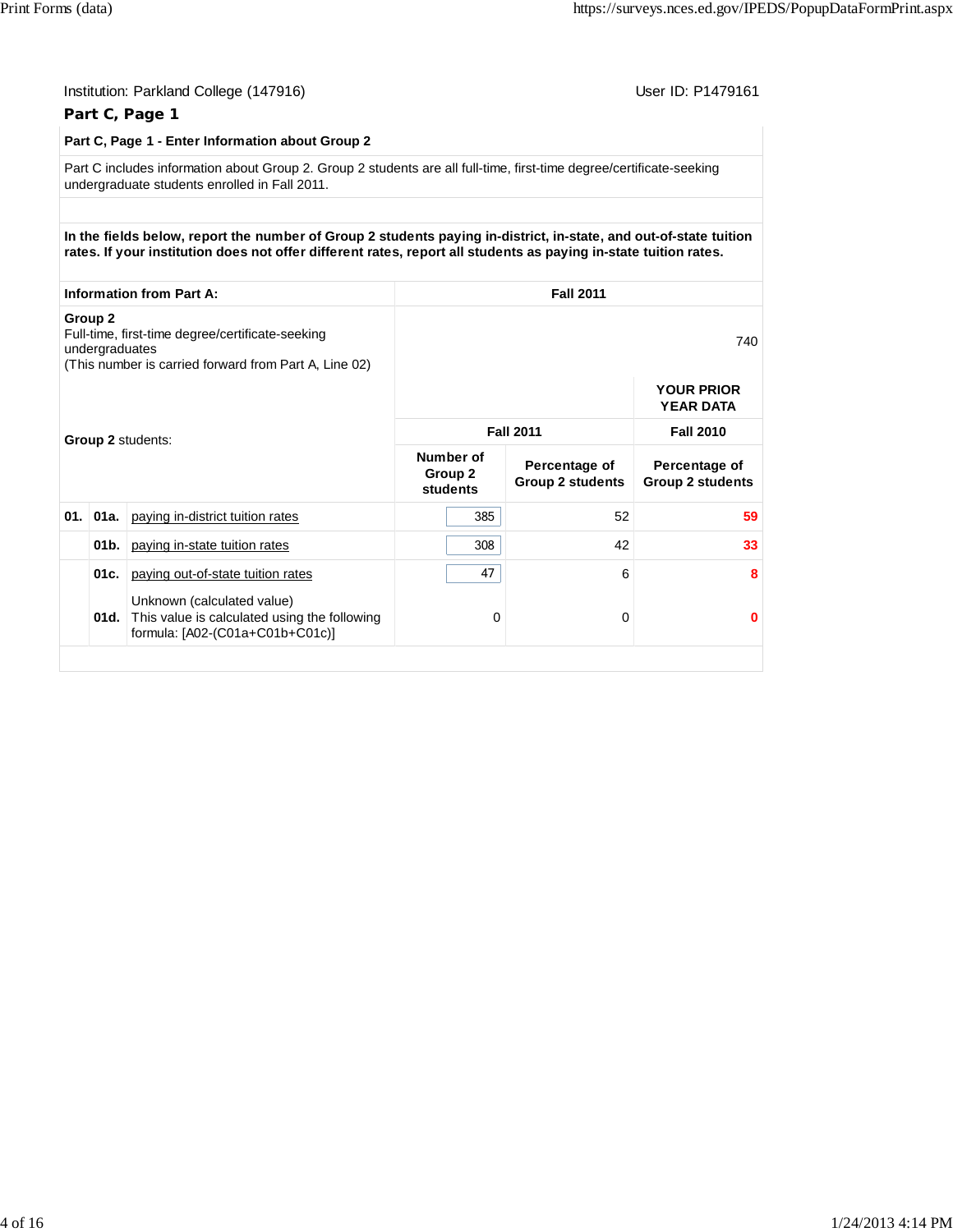| Institution: Parkland College (147916)<br>Part C, Page 2                                                                                                                                                                                                                                                          |                                                                                                                                                                                                                                                                                                   |                                                                                                                                                                            |                                                                                  | User ID: P1479161                                                      |
|-------------------------------------------------------------------------------------------------------------------------------------------------------------------------------------------------------------------------------------------------------------------------------------------------------------------|---------------------------------------------------------------------------------------------------------------------------------------------------------------------------------------------------------------------------------------------------------------------------------------------------|----------------------------------------------------------------------------------------------------------------------------------------------------------------------------|----------------------------------------------------------------------------------|------------------------------------------------------------------------|
| Part C, Page 2 - Enter Information about Group 2                                                                                                                                                                                                                                                                  |                                                                                                                                                                                                                                                                                                   |                                                                                                                                                                            |                                                                                  |                                                                        |
| Part C includes financial aid information about Group 2. Group 2 students are all full-time, first-time degree/certificate-<br>seeking undergraduate students enrolled in Fall 2011.                                                                                                                              |                                                                                                                                                                                                                                                                                                   |                                                                                                                                                                            |                                                                                  |                                                                        |
| For this part, report:                                                                                                                                                                                                                                                                                            |                                                                                                                                                                                                                                                                                                   |                                                                                                                                                                            |                                                                                  |                                                                        |
| <b>For These Students</b>                                                                                                                                                                                                                                                                                         | The Following Type(s) of Aid                                                                                                                                                                                                                                                                      |                                                                                                                                                                            | <b>Awarded in This Period</b>                                                    |                                                                        |
| • Full-time, first-time<br>degree/certificate-seeking<br>undergraduate students enrolled<br>in Fall 2011                                                                                                                                                                                                          | • Grant or scholarship aid<br>from the federal<br>government<br>• Grant or scholarship aid<br>from state/local<br>government<br>• Grant or scholarship aid<br>from the institution<br>from other sources,<br>loans<br>• Do not include grant or<br>scholarship aid from<br>other than the student | • Loans to students from the<br>federal government and<br>including private or other<br>private or other sources<br>• Do not include PLUS loans<br>or loans made to anyone | • Any time during<br>academic year<br>2011-12<br>• For program<br>June 30, 2012. | reporters, this is the<br>aid year period from<br>July 1, 2011 through |
| In the fields below, report the number of Group 2 students and the total amount of aid awarded to these<br>students for each type of aid. Enter unduplicated student counts within a category (e.g., Pell grants).<br>However, a student can appear in more than one aid category.                                |                                                                                                                                                                                                                                                                                                   |                                                                                                                                                                            |                                                                                  |                                                                        |
| <b>Information from Part A:</b>                                                                                                                                                                                                                                                                                   |                                                                                                                                                                                                                                                                                                   |                                                                                                                                                                            | <b>Fall 2011</b>                                                                 |                                                                        |
| Group <sub>2</sub><br>Full-time, first-time degree/certificate-seeking undergraduates<br>(This number is carried forward from Part A, Line 02)                                                                                                                                                                    |                                                                                                                                                                                                                                                                                                   |                                                                                                                                                                            |                                                                                  | 740                                                                    |
| Group 2a<br>Of those in Group 2, those who were awarded any Federal Work<br>Study, loans to students, or grant or scholarship aid from the<br>federal government, state/local government, the institution, or<br>other sources known to the institution<br>(This number is carried forward from Part A, Line 02a) |                                                                                                                                                                                                                                                                                                   |                                                                                                                                                                            |                                                                                  | 523                                                                    |
| Group 2b<br>Of those in Group 2, those who were awarded any loans to<br>students or grant or scholarship aid from the federal government,<br>state/local government, or the institution<br>(This number is carried forward from Part A, Line 02b)                                                                 |                                                                                                                                                                                                                                                                                                   |                                                                                                                                                                            |                                                                                  | 511                                                                    |
| Group 3<br>Of those in Group 2, those who were awarded grant or<br>scholarship aid from the federal government, state/local<br>government, or the institution                                                                                                                                                     |                                                                                                                                                                                                                                                                                                   |                                                                                                                                                                            |                                                                                  | 433                                                                    |
| <b>Aid Type</b>                                                                                                                                                                                                                                                                                                   |                                                                                                                                                                                                                                                                                                   |                                                                                                                                                                            |                                                                                  | <b>YOUR</b><br><b>PRIOR</b><br>YEAR<br><b>DATA</b>                     |
|                                                                                                                                                                                                                                                                                                                   |                                                                                                                                                                                                                                                                                                   | <b>Fall 2011</b>                                                                                                                                                           |                                                                                  | <b>Fall 2010</b>                                                       |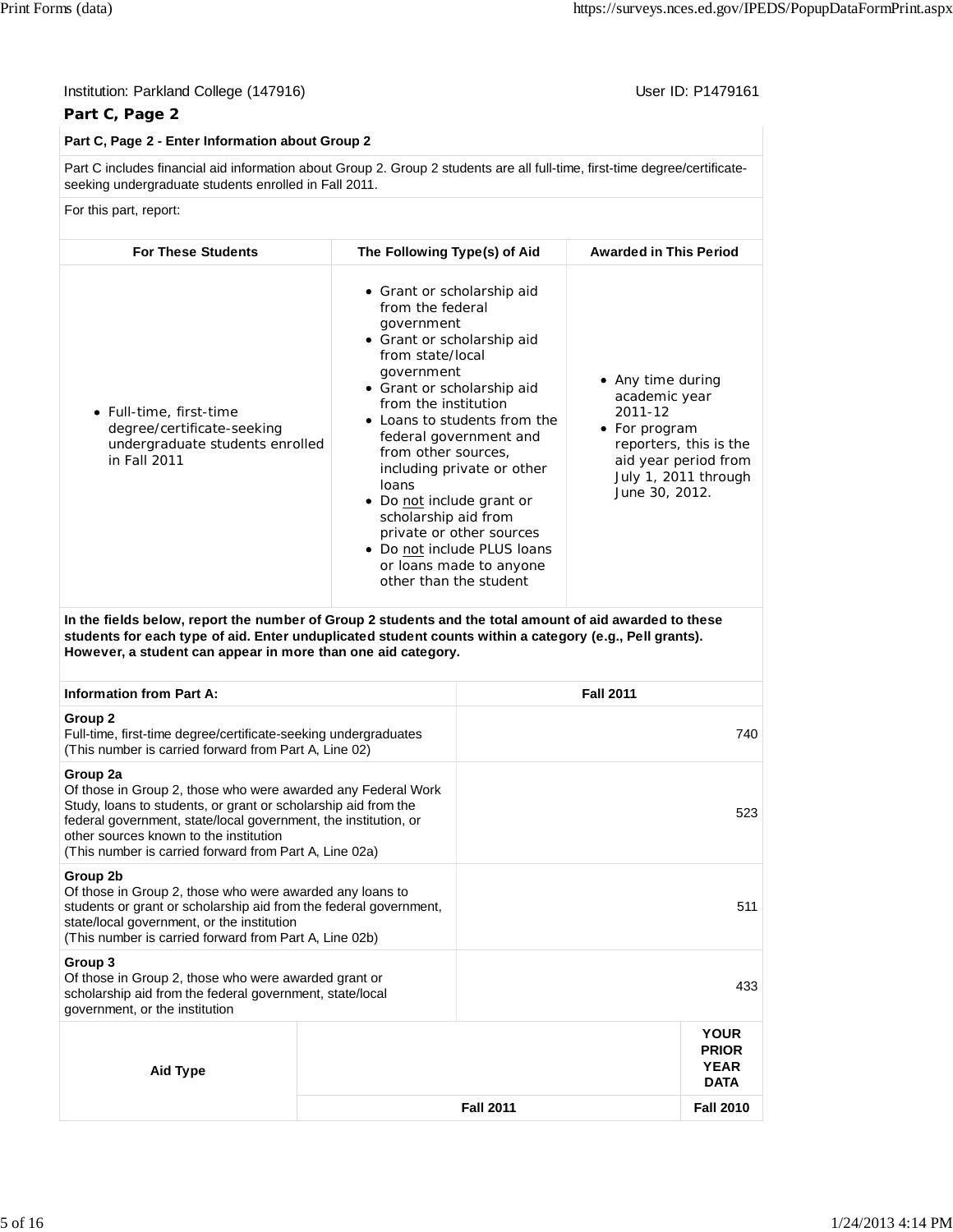|      |         |                                                                                                          | Number of<br>Group 2<br>students<br>who were<br>awarded<br>aid | Percentage of<br>Group 2<br>students who<br>were<br>awarded aid | <b>Total amount</b><br>of aid awarded<br>to Group 2<br>students | Average<br>amount of<br>aid awarded<br>to Group 2<br>students | Average<br>amount of<br>aid<br>awarded to<br>Group 2<br>students |
|------|---------|----------------------------------------------------------------------------------------------------------|----------------------------------------------------------------|-----------------------------------------------------------------|-----------------------------------------------------------------|---------------------------------------------------------------|------------------------------------------------------------------|
|      |         | Grants or scholarships from the<br>01. federal government, state/local<br>government, or the institution | 448                                                            | 61                                                              | 2,231,004                                                       | 4,980                                                         | 4,629                                                            |
| 02.  |         | <b>Federal grants</b>                                                                                    | 408                                                            | 55                                                              | 1.765.790                                                       | 4,328                                                         | 4,230                                                            |
|      | 02a.    | Pell grants                                                                                              | 408                                                            | 55                                                              | 1,751,290                                                       | 4,292                                                         | 4,087                                                            |
|      | $02b$ . | Other federal grants                                                                                     | 31                                                             | 4                                                               | 14,500                                                          | 468                                                           | 820                                                              |
| 03.1 |         | State/local government<br>grants or scholarships<br>(grants/scholarships/waivers)                        | 219                                                            | 30                                                              | 316,230                                                         | 1,444                                                         | 1,451                                                            |
| 04.  |         | Institutional grants or<br>scholarships<br>(scholarships/fellowships)                                    | 68                                                             | 9                                                               | 148,984                                                         | 2,191                                                         | 2,292                                                            |
|      |         | 05. Loans to students                                                                                    | 294                                                            | 40                                                              | 1,402,765                                                       | 4,771                                                         | 4,132                                                            |
|      | 05a.    | <b>Federal loans</b>                                                                                     | 287                                                            | 39                                                              | 1,296,055                                                       | 4,516                                                         | 4,010                                                            |
|      | $05b$ . | Other Ioans (including<br>private loans)                                                                 | 10                                                             | 1                                                               | 106,710                                                         | 10,671                                                        | 6,064                                                            |

You may use the space below to provide context for the data you've reported above. These context **notes may be posted on the College Navigator website and should be written to be understood by students and parents. For example, institutions may report here other sources of private aid not included in the categories above.**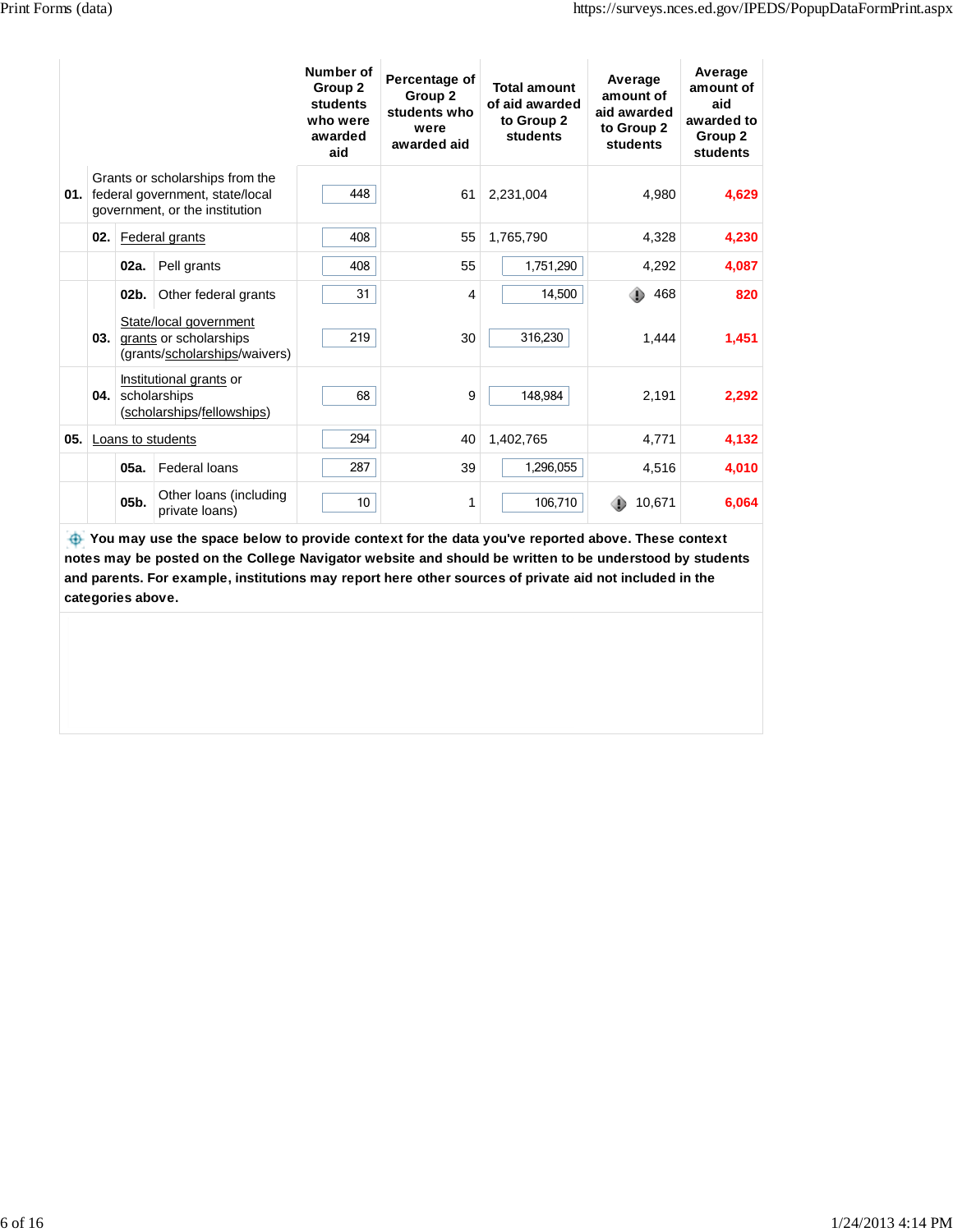## Institution: Parkland College (147916) **Institution: Parkland College (1479161** Institution: Parkland College (147916)

### **Part D**

#### **Part D - Enter Information about Group 3**

Part D includes financial aid information about Group 3. Group 3 students are all full-time, first-time degree/certificateseeking undergraduate students enrolled in Fall 2011 who paid the in-state or in-district tuition rate and were awarded grant or scholarship aid from the following sources: the federal government, state/local government, or the institution. The information you report in this part will be used in Part F to calculate average institutional net price.

For this part report:

| <b>For These Students</b>                                                                                                                                                                                                                                                                                                                                                                                                                                                                          | The Following Type(s) of Aid                                                                                                                                                                                                                               | <b>Awarded in This</b><br><b>Period</b>          |
|----------------------------------------------------------------------------------------------------------------------------------------------------------------------------------------------------------------------------------------------------------------------------------------------------------------------------------------------------------------------------------------------------------------------------------------------------------------------------------------------------|------------------------------------------------------------------------------------------------------------------------------------------------------------------------------------------------------------------------------------------------------------|--------------------------------------------------|
| • Full-time, first-time<br>degree/certificate-seeking<br>undergraduate students<br>enrolled in Fall 2011 who paid<br>the in-state or in-district<br>tuition rate and were awarded<br>grant or scholarship aid from<br>the following sources: the<br>federal government,<br>state/local government, or the<br>institution<br>• Do not include students who<br>were awarded only grant or<br>scholarship aid from private or<br>other sources, or students who<br>were awarded only non-grant<br>aid | • Grant or scholarship aid from the<br>federal government<br>• Grant or scholarship aid from<br>state/local government<br>• Grant or scholarship aid from the<br>institution<br>• Do not include grant or scholarship<br>aid from private or other sources | • Any time<br>during<br>academic year<br>2011-12 |

**In the fields below, report the number of Group 3 students with each type of living arrangement and the total amount of grant or scholarship aid from the federal government, state/local government, or the institution awarded to these students.**

| Information from Part A: |                                                                                                     |                                                                                                                                                                                                                               | 2011-2012 | <b>YOUR</b><br><b>PRIOR</b><br><b>YEAR</b><br><b>DATA</b><br>2010-2011 | <b>YOUR</b><br><b>PRIOR</b><br><b>YEAR</b><br><b>DATA</b><br>2009-2010 |
|--------------------------|-----------------------------------------------------------------------------------------------------|-------------------------------------------------------------------------------------------------------------------------------------------------------------------------------------------------------------------------------|-----------|------------------------------------------------------------------------|------------------------------------------------------------------------|
| Group 3                  | state/local government, or the institution<br>(This number is carried forward from Part A, Line 03) | Full-time, first-time degree/certificate-seeking undergraduate students who<br>paid the in-state or in-district tuition rate and were awarded grant or<br>scholarship aid from the following sources: the federal government, | 433       | 458                                                                    | 398                                                                    |
| 01.                      | following living arrangements:                                                                      | Report the number of Group 3 students with the                                                                                                                                                                                | 2011-12   | <b>YOUR</b><br><b>PRIOR</b><br><b>YEAR</b><br><b>DATA</b>              | <b>YOUR</b><br><b>PRIOR</b><br><b>YEAR</b><br><b>DATA</b>              |
|                          |                                                                                                     |                                                                                                                                                                                                                               |           | 2010-11                                                                | 2009-10                                                                |
|                          | $01b$ .                                                                                             | Off-campus (with family)                                                                                                                                                                                                      | 228       | 255                                                                    | 148                                                                    |
|                          | 01c.                                                                                                | Off-campus (not with family)                                                                                                                                                                                                  | 205       | 203                                                                    | 250                                                                    |
|                          | 01d.                                                                                                | Unknown (calculated)<br>This value is calculated using<br>the following formula:<br>[A03-(D01a+D01b+D01c)]                                                                                                                    | $\Omega$  | 0                                                                      | 0                                                                      |
| 02.                      | from the federal government, state/local                                                            | Report the total amount of grant or scholarship aid<br>government, or the institution awarded to Group 3                                                                                                                      | 2,165,279 | 2,158,053                                                              | 1,914,660                                                              |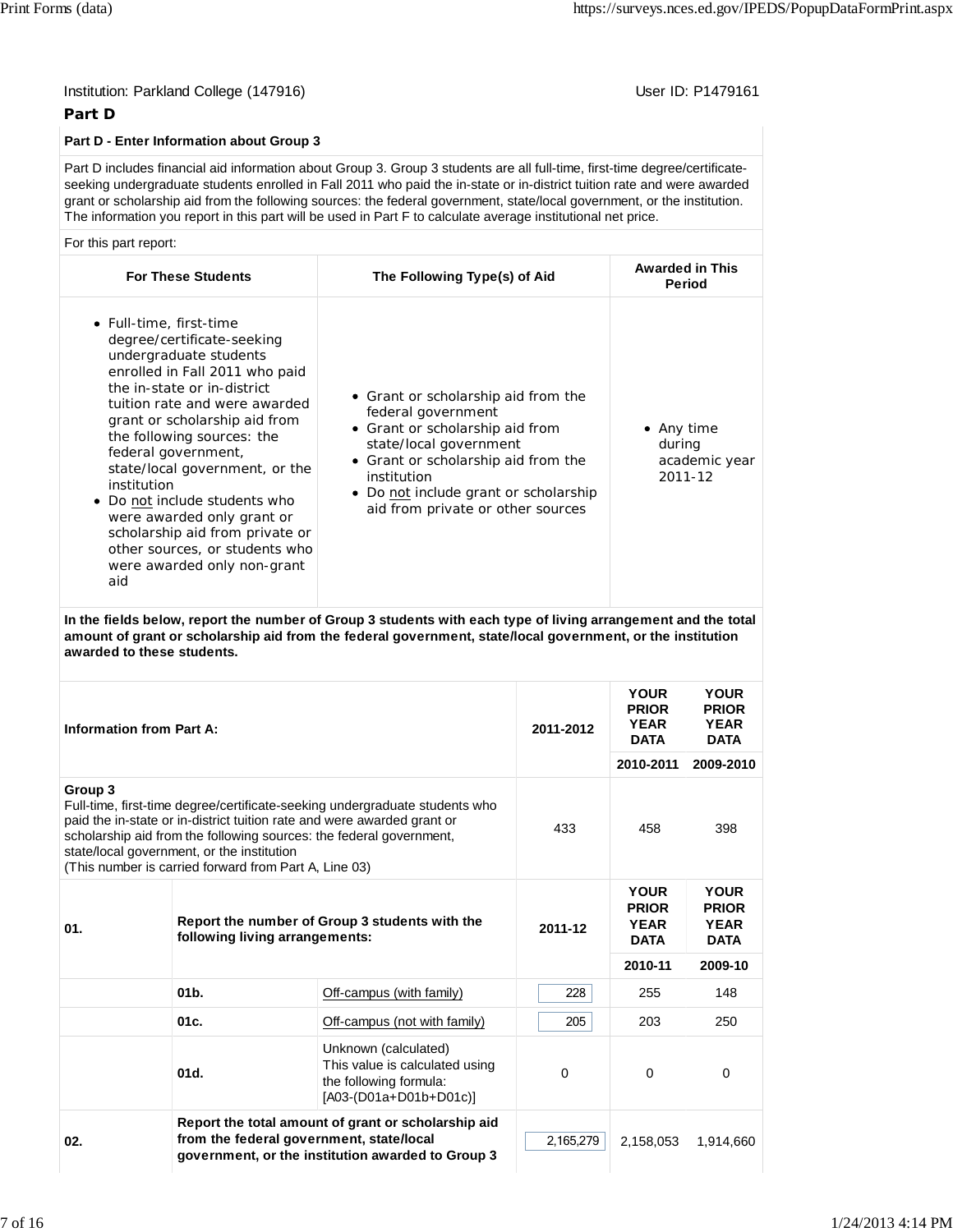|     | students                                                                                                                                                                                                                             |       |       |       |
|-----|--------------------------------------------------------------------------------------------------------------------------------------------------------------------------------------------------------------------------------------|-------|-------|-------|
| 03. | Average grant or scholarship aid from the federal<br>government, state/local government, or the institution<br>awarded to Group 3 students (calculated value).<br>This value is calculated using the following formula:<br>[D02/A03] | 5,001 | 4.712 | 4,811 |
|     | You may use the space below to provide context for the data you've reported above.                                                                                                                                                   |       |       |       |
|     |                                                                                                                                                                                                                                      |       |       |       |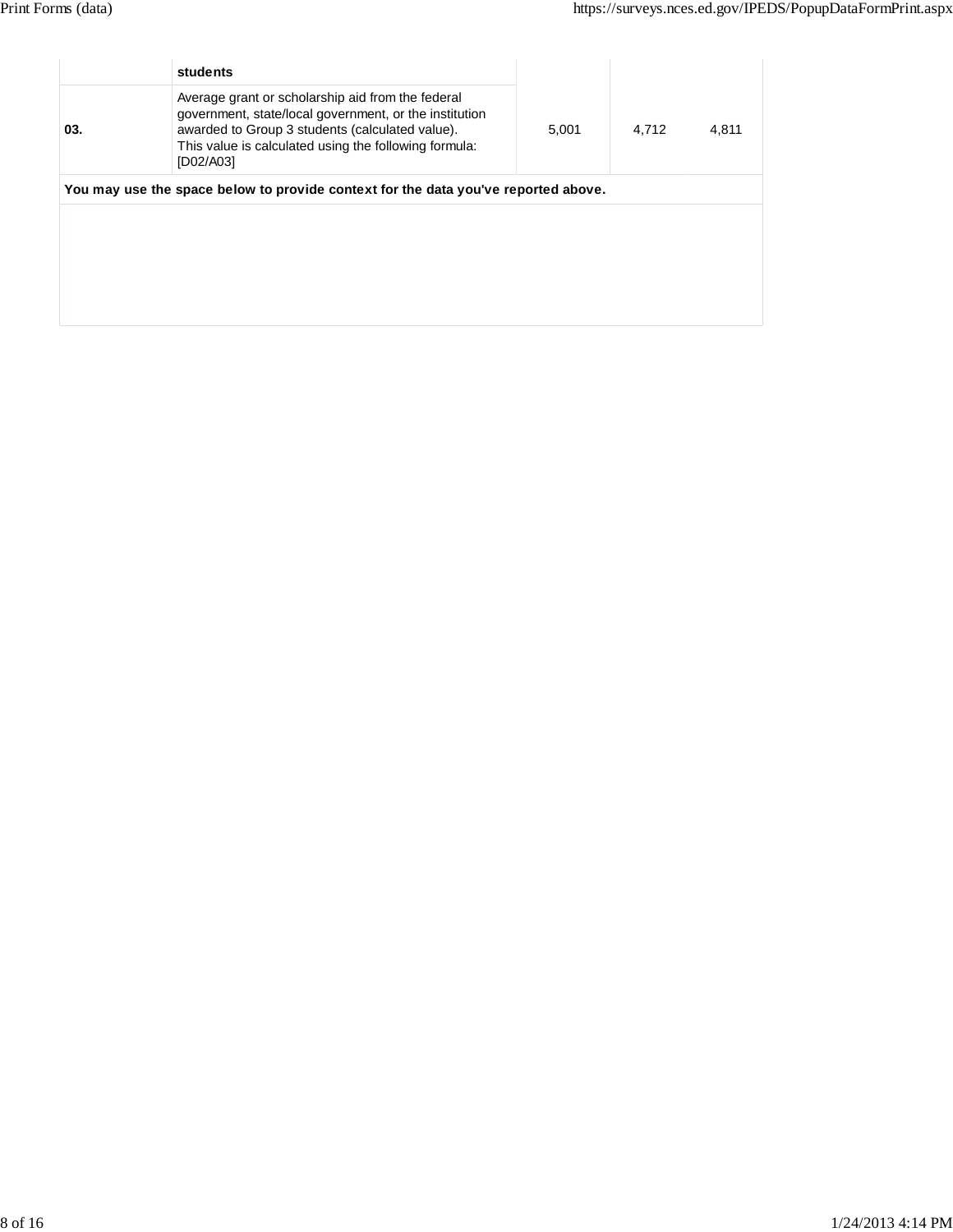## Institution: Parkland College (147916) **User ID: P1479161** User ID: P1479161

#### **Part E**

#### **Part E – Enter Information about Group 4**

Part E includes financial aid information about Group 4. Group 4 students are all full-time, first-time degree/certificateseeking undergraduate students enrolled in Fall 2011 who paid the in-state or in-district tuition rate and were awarded any Title IV federal student aid, including federal grants or federal student loans. The information you report in this part will be used in Part G to calculate average institutional net price by income level.

#### For this part, report:

| <b>For These Students</b>                                                                                                                                                                                                          | The Following Type(s) of Aid                                                                                                                                                                                                                                                                                                                  | <b>Awarded in This Period</b>              |
|------------------------------------------------------------------------------------------------------------------------------------------------------------------------------------------------------------------------------------|-----------------------------------------------------------------------------------------------------------------------------------------------------------------------------------------------------------------------------------------------------------------------------------------------------------------------------------------------|--------------------------------------------|
| • Full-time, first-time<br>degree/certificate-<br>seeking<br>undergraduate<br>students enrolled in<br>Fall 2011 who paid<br>the in-state or<br>in-district tuition rate<br>and were awarded<br>any Title IV federal<br>student aid | • Grant or scholarship aid from the<br>federal government<br>• Grant or scholarship aid from<br>state/local government<br>• Grant or scholarship aid from the<br>institution<br>• Do not include grant or scholarship<br>aid from private or other sources<br>• Do not include loan amounts<br>• Do not include Federal Work Study<br>amounts | • Any time during<br>academic year 2011-12 |

**In the fields below, report the number of Group 4 students with each type of living arrangement and the total amount of grant or scholarship aid from the federal government, state/local government, or the institution awarded to these students by income level.**

| <b>Information from Part A:</b> |                                                                                                                                                                                                                                            |                                                                                                  |                                                                                          | 2011-12                                                                                                                                                                                                           | 2010-11                                                                                                                                                                                                        | 2009-10                                                                                                                                                                                                         |
|---------------------------------|--------------------------------------------------------------------------------------------------------------------------------------------------------------------------------------------------------------------------------------------|--------------------------------------------------------------------------------------------------|------------------------------------------------------------------------------------------|-------------------------------------------------------------------------------------------------------------------------------------------------------------------------------------------------------------------|----------------------------------------------------------------------------------------------------------------------------------------------------------------------------------------------------------------|-----------------------------------------------------------------------------------------------------------------------------------------------------------------------------------------------------------------|
| Group 4                         | Full-time, first-time degree/certificate-seeking undergraduate<br>students who paid the in-state or in-district tuition rate and<br>were awarded any Title IV federal student aid<br>(This number is carried forward from Part A, Line 04) |                                                                                                  |                                                                                          | 466                                                                                                                                                                                                               | 536                                                                                                                                                                                                            | 463                                                                                                                                                                                                             |
| 01.                             |                                                                                                                                                                                                                                            | Report the number of Group 4 students with                                                       |                                                                                          | 2011-12                                                                                                                                                                                                           | <b>YOUR PRIOR</b><br><b>YEAR DATA</b>                                                                                                                                                                          | <b>YOUR PRIOR</b><br><b>YEAR DATA</b>                                                                                                                                                                           |
|                                 |                                                                                                                                                                                                                                            | the following living arrangements:                                                               |                                                                                          |                                                                                                                                                                                                                   | 2010-11                                                                                                                                                                                                        | 2009-10                                                                                                                                                                                                         |
|                                 | 01 <sub>b</sub>                                                                                                                                                                                                                            | Off-campus (with family)                                                                         |                                                                                          | 242                                                                                                                                                                                                               | 288                                                                                                                                                                                                            | 167                                                                                                                                                                                                             |
|                                 | 01c.                                                                                                                                                                                                                                       | Off-campus (not with family)                                                                     |                                                                                          | 224                                                                                                                                                                                                               | 248                                                                                                                                                                                                            | 296                                                                                                                                                                                                             |
|                                 | 01d.                                                                                                                                                                                                                                       | Unknown (calculated)<br>This value is calculated using<br>the formula:<br>[A04-(E01a+E01b+E01c)] |                                                                                          | 0                                                                                                                                                                                                                 | $\Omega$                                                                                                                                                                                                       | $\Omega$                                                                                                                                                                                                        |
|                                 |                                                                                                                                                                                                                                            |                                                                                                  |                                                                                          |                                                                                                                                                                                                                   | 2011-12                                                                                                                                                                                                        |                                                                                                                                                                                                                 |
|                                 |                                                                                                                                                                                                                                            |                                                                                                  | <b>Number</b><br>of Group<br>4<br>students<br>who were<br>awarded<br>any Title<br>IV aid | Number of<br>Group 4<br>students who<br>were awarded<br>any grant or<br>scholarship aid<br>from the<br>following<br>sources: the<br>federal<br>government,<br>state/local<br>government,<br>or the<br>institution | <b>Total amount of</b><br>grant or<br>scholarship aid<br>awarded to<br>Group 4<br>students from<br>the following<br>sources: the<br>federal<br>government,<br>state/local<br>government, or<br>the institution | Average<br>amount of<br>grant or<br>scholarship aid<br>awarded to<br>Group 4<br>students from<br>the following<br>sources: the<br>federal<br>government,<br>state/local<br>government,<br>or the<br>institution |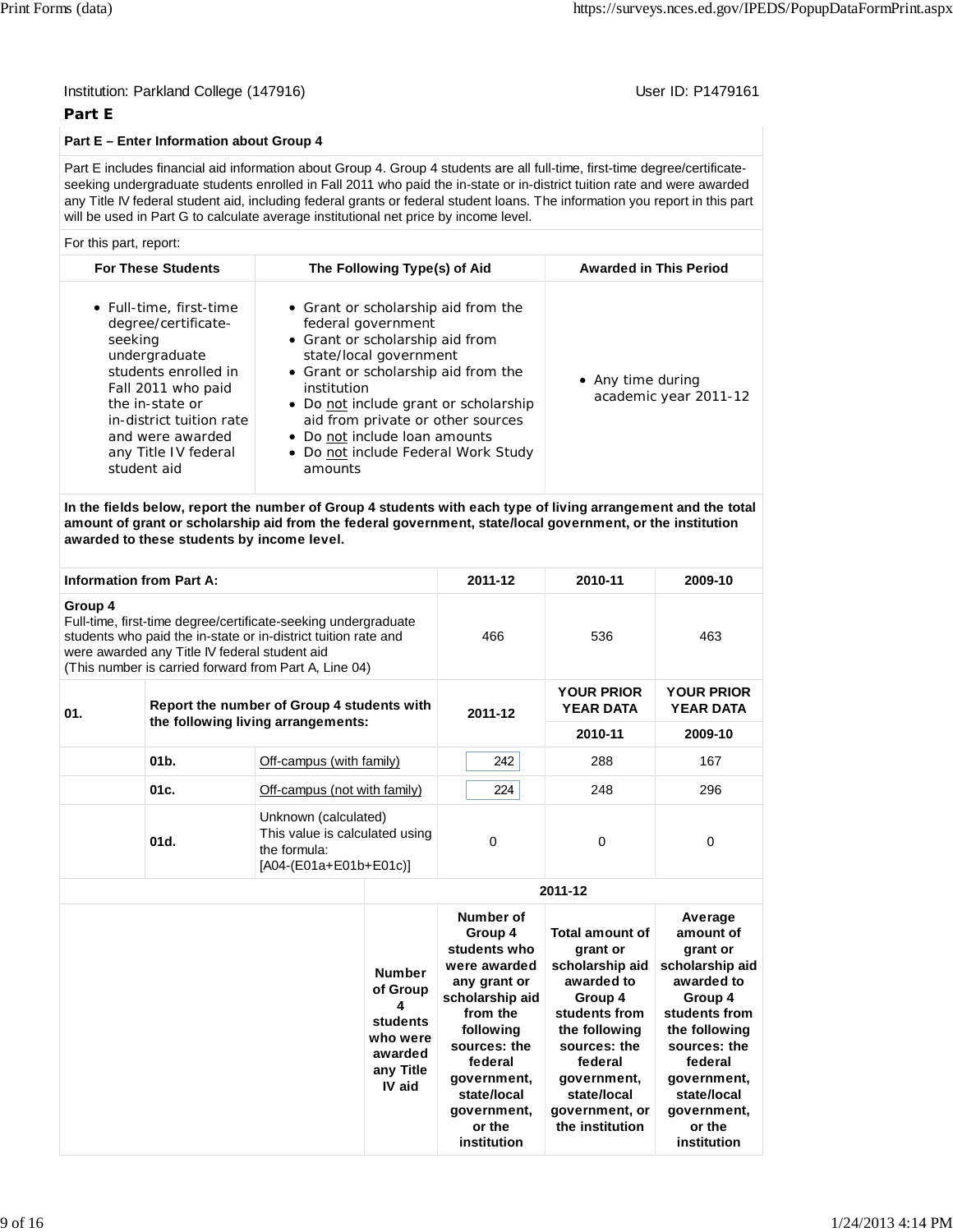|     |                       |                                   | Col. 1          | Col. 2         | Col. 3    | Col. 4 |
|-----|-----------------------|-----------------------------------|-----------------|----------------|-----------|--------|
| 02. | <b>O</b> Income level |                                   |                 |                |           |        |
|     | 02a.                  | \$0-30,000                        | 387             | 351            | 1,875,471 | 4,846  |
|     | 02b.                  | \$30,001-48,000                   | 37              | 37             | 167,918   | 4,538  |
|     | 02c.                  | \$48,001-75,000                   | 23              | 13             | 37,751    | 1,641  |
|     | 02d.                  | \$75,001-110,000                  | 9               | $\overline{2}$ | 3,551     | 395    |
|     | 02e.                  | \$110,001 and<br>more             | 10 <sup>1</sup> | 1              | 2,035     | 204    |
|     | 02f.                  | <b>Total all</b><br>income levels | 466             | 404            | 2,086,726 | 4,478  |
|     |                       |                                   |                 |                | 2010-11   |        |
|     |                       |                                   | Col. 1          | Col. 2         | Col.3     | Col. 4 |
| 03. | Income level          |                                   |                 |                |           |        |
|     | 03a.                  | \$0-30,000                        | 401             | 337            | 1,772,689 | 4,421  |
|     | 03b.                  | \$30,001-48,000                   | 54              | 48             | 219,698   | 4,068  |
|     | 03c.                  | \$48,001-75,000                   | 39              | 22             | 64,925    | 1,665  |
|     | 03d.                  | \$75,001-110,000                  | 27              | $\mathbf{1}$   | 12,404    | 459    |
|     | 03e.                  | \$110,001 and<br>more             | 15              | 0              | 5,616     | 374    |
|     | 03f.                  | <b>Total all</b><br>income levels | 536             | 408            | 2,075,332 | 3,872  |
|     |                       |                                   | 2009-10         |                |           |        |
|     |                       |                                   | Col. 1          | Col. 2         | Col.3     | Col. 4 |
| 04. | Income level          |                                   |                 |                |           |        |
|     | 04a.                  | \$0-30,000                        | 336             | 262            | 1,478,465 | 4,400  |
|     | 04b.                  | \$30,001-48,000                   | 54              | 50             | 229,771   | 4,255  |
|     | 04c.                  | \$48,001-75,000                   | 40              | 20             | 80,915    | 2,023  |
|     | 04d.                  | \$75,001-110,000                  | 25              | 0              | 6,640     | 266    |
|     | 04e.                  | \$110,001 and<br>more             | 8               | $\mathbf 0$    | 3,070     | 384    |
|     | 04f.                  | <b>Total all</b><br>income levels | 463             | 332            | 1,798,861 | 3,885  |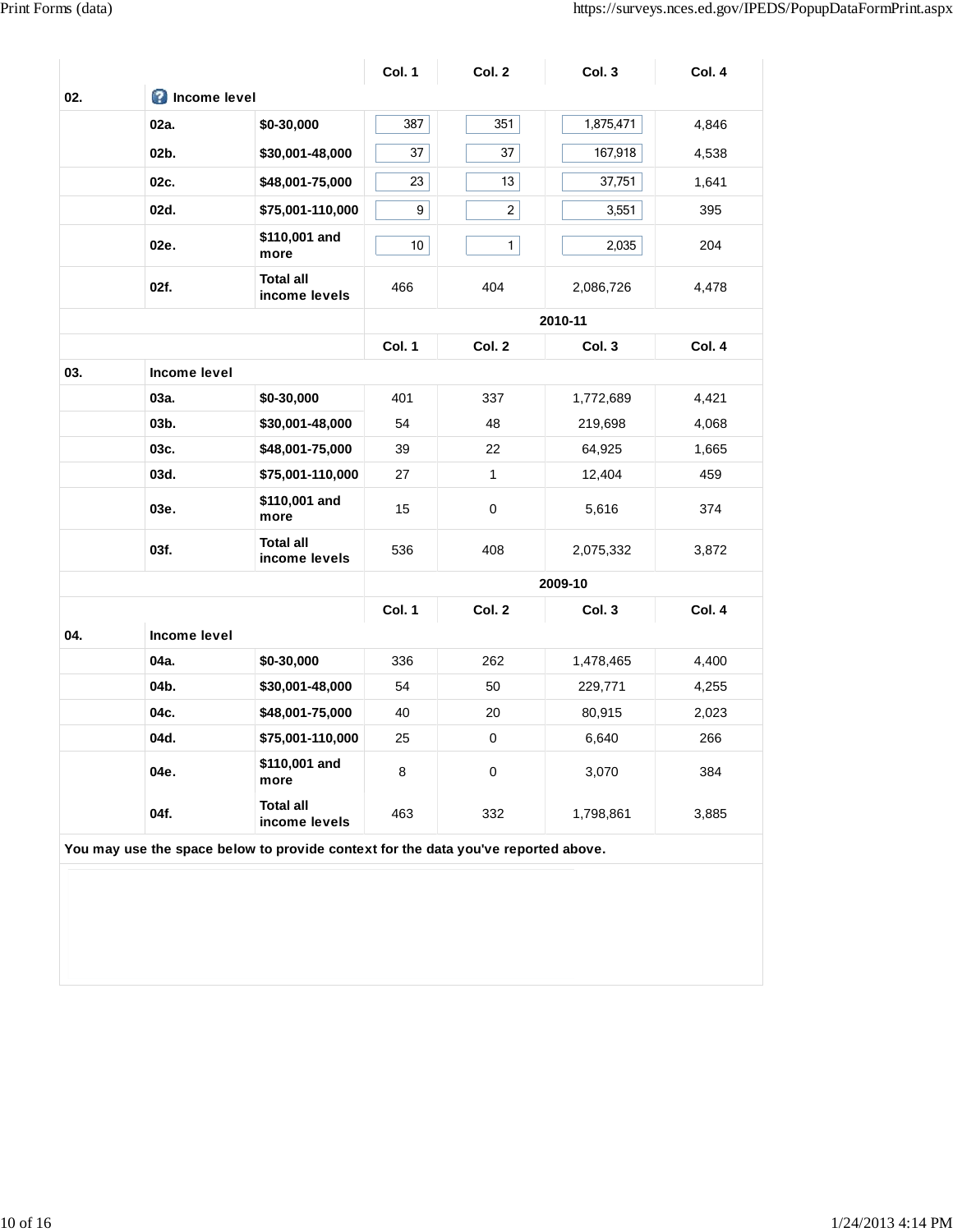User ID: P1479161

### **Part F**

#### **Part F – Net Price Calculation for Group 3**

The following net price calculation is based on information that your institution reported in the Institutional Characteristics component and the Student Financial Aid component. For more information about the data your institution reported in the Institutional Characteristics component, please contact your institution's IPEDS Keyholder.

|     |                                 |                                                                                                                                                                              | 2011-12  | <b>YOUR</b><br><b>PRIOR</b><br><b>YEAR</b><br><b>DATA</b> | <b>YOUR</b><br><b>PRIOR</b><br><b>YEAR</b><br><b>DATA</b> |
|-----|---------------------------------|------------------------------------------------------------------------------------------------------------------------------------------------------------------------------|----------|-----------------------------------------------------------|-----------------------------------------------------------|
|     |                                 |                                                                                                                                                                              |          | 2010-11                                                   | 2009-10                                                   |
|     |                                 | <b>Components of cost of attendance</b>                                                                                                                                      |          |                                                           |                                                           |
| 01. |                                 | Published tuition and required fees (lower of in-district or in-state)                                                                                                       | 3,210    | 3,060                                                     | 2,760                                                     |
| 02. | Books and supplies              |                                                                                                                                                                              | 1,500    | 1,500                                                     | 1,200                                                     |
| 03. |                                 | Room and board and other expenses by living arrangement                                                                                                                      |          |                                                           |                                                           |
|     | $03b$ .                         | Off-campus (with family)                                                                                                                                                     | 3,000    | 3,000                                                     | 3,100                                                     |
|     | 03c.                            | Off-campus (not with family)                                                                                                                                                 | 8,000    | 8,000                                                     | 7,800                                                     |
| 04. |                                 | Number of Group 3 students by living arrangement                                                                                                                             |          |                                                           |                                                           |
|     | 04b.                            | Off-campus (with family)                                                                                                                                                     | 228      | 255                                                       | 148                                                       |
|     | 04c.                            | Off-campus (not with family)                                                                                                                                                 | 205      | 203                                                       | 250                                                       |
|     | 04d.                            | Unknown                                                                                                                                                                      | $\Omega$ | 0                                                         | $\Omega$                                                  |
| 05. |                                 | Weighted average for room and board and other expenses by living<br>arrangement (excluding unknown values)<br>See instructions for the formula for this calculation          | 5,367    | 5,216                                                     | 6,052                                                     |
| 06. | <b>Total cost of attendance</b> | This value is calculated using the following formula: [F01+F02+F05]                                                                                                          | 10,077   | 9,776                                                     | 10,012                                                    |
| 07. |                                 | Average amount of grant or scholarship aid awarded to Group 3<br>students from the following sources: the federal government,<br>state/local government, and the institution | 5,001    | 4,712                                                     | 4,811                                                     |
| 08. |                                 | Average institutional net price for Group 3 students<br>This value is calculated using the following formula: [F06-F07]                                                      | 5,076    | 5,064                                                     | 5,201                                                     |

As required by the Higher Education Opportunity Act of 2008, these amounts will be posted on the U.S. Department of Education's College Navigator website and used in the U.S. Department of Education's College Affordability and Transparency Lists.

| Do you wish to provide additional context notes?                                                                                                                                                         |           |      |         |  |
|----------------------------------------------------------------------------------------------------------------------------------------------------------------------------------------------------------|-----------|------|---------|--|
|                                                                                                                                                                                                          | $Yes \t $ | No l | $\circ$ |  |
| The You may use the space below to provide context for these data. These context notes may be posted on<br>the College Navigator website and should be written to be understood by students and parents. |           |      |         |  |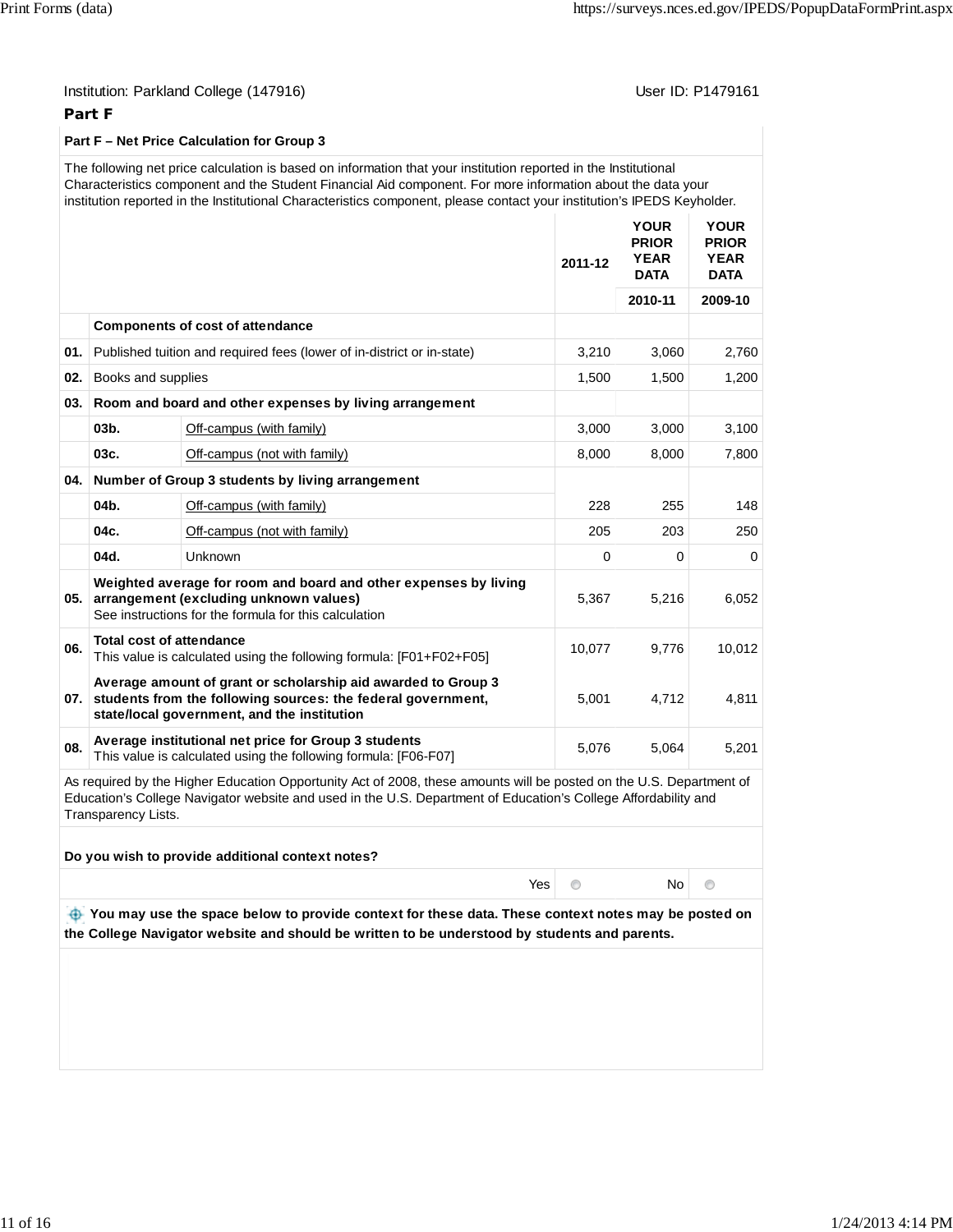## Institution: Parkland College (147916) Contact College (147916)

### **Part G**

#### **Part G – Net Price Calculation for Group 4**

## The following net price calculation is based on information that your institution reported in the Institutional Characteristics component and the Student Financial Aid component. For more information about the data your institution reported in the Institutional Characteristics component, please contact your institution's IPEDS Keyholder.

|                                                                                                                                                               |                    |                                                                                                                                                                                  | 2011-12        | <b>YOUR</b><br><b>PRIOR</b><br><b>YEAR</b><br><b>DATA</b> | <b>YOUR</b><br><b>PRIOR</b><br><b>YEAR</b><br><b>DATA</b> |  |
|---------------------------------------------------------------------------------------------------------------------------------------------------------------|--------------------|----------------------------------------------------------------------------------------------------------------------------------------------------------------------------------|----------------|-----------------------------------------------------------|-----------------------------------------------------------|--|
|                                                                                                                                                               |                    |                                                                                                                                                                                  |                | 2010-11                                                   | 2009-10                                                   |  |
|                                                                                                                                                               |                    | <b>Components of cost of attendance</b>                                                                                                                                          |                |                                                           |                                                           |  |
| 01.                                                                                                                                                           |                    | Published tuition and required fees (lower of in-district or in-state)                                                                                                           | 3,210          | 3,060                                                     | 2,760                                                     |  |
| 02.                                                                                                                                                           | Books and supplies |                                                                                                                                                                                  | 1,500          | 1,500                                                     | 1,200                                                     |  |
| 03.                                                                                                                                                           |                    | Room and board and other expenses by living arrangement                                                                                                                          |                |                                                           |                                                           |  |
|                                                                                                                                                               | $03b$ .            | Off-campus (with family)                                                                                                                                                         | 3,000          | 3,000                                                     | 3,100                                                     |  |
|                                                                                                                                                               | 03c.               | Off-campus (not with family)                                                                                                                                                     | 8,000          | 8,000                                                     | 7,800                                                     |  |
| 04.                                                                                                                                                           |                    | Number of Group 4 students by living arrangement                                                                                                                                 |                |                                                           |                                                           |  |
|                                                                                                                                                               | 04b.               | Off-campus (with family)                                                                                                                                                         | 242            | 288                                                       | 167                                                       |  |
|                                                                                                                                                               | 04c.               | Off-campus (not with family)                                                                                                                                                     | 224            | 248                                                       | 296                                                       |  |
|                                                                                                                                                               | 04d.               | Unknown                                                                                                                                                                          | 0              | 0                                                         | 0                                                         |  |
| 05.                                                                                                                                                           |                    | Weighted average for room and board and other expenses by living<br>arrangement (excluding unknown values)<br>See instructions for the formula for this calculation              | 5,403          | 5,313                                                     | 6,105                                                     |  |
| 06.                                                                                                                                                           |                    | Total cost of attendance by income level<br>This value is calculated using the following formula: [G01+G02+G05]                                                                  | 10,113         | 9,873                                                     | 10,065                                                    |  |
|                                                                                                                                                               |                    | Average amount of grant or scholarship aid awarded to Group 4<br>07. students from the following sources: the federal government,<br>state/local government, and the institution | 4,478          | 3,872                                                     | 3,885                                                     |  |
|                                                                                                                                                               | 07a.               | \$0-30,000                                                                                                                                                                       | 4,846          | 4,421                                                     | 4,400                                                     |  |
|                                                                                                                                                               | 07b.               | \$30,001-48,000                                                                                                                                                                  | 4,538          | 4,068                                                     | 4,255                                                     |  |
|                                                                                                                                                               | 07c.               | \$48,001-75,000                                                                                                                                                                  | 1,641          | 1,665                                                     | 2,023                                                     |  |
|                                                                                                                                                               | 07d.               | \$75,001-110,000                                                                                                                                                                 | 395            | 459                                                       | 266                                                       |  |
|                                                                                                                                                               | 07e.               | \$110,001 and more                                                                                                                                                               | 204            | 374                                                       | 384                                                       |  |
| 08.                                                                                                                                                           |                    | Average institutional net price for Group 4 students<br>This value is calculated using the following formula: [G06-G07]                                                          |                |                                                           |                                                           |  |
|                                                                                                                                                               | 08a.               | \$0-30,000                                                                                                                                                                       | 5,267          | 5,452                                                     | 5,665                                                     |  |
|                                                                                                                                                               | 08b.               | \$30,001-48,000                                                                                                                                                                  | 5,575          | 5,805                                                     | 5,810                                                     |  |
|                                                                                                                                                               | 08c.               | \$48,001-75,000                                                                                                                                                                  | 8,472          | 8,208                                                     | 8,042                                                     |  |
|                                                                                                                                                               | 08d.               | \$75,001-110,000                                                                                                                                                                 | 9,718          | 9,414                                                     | 9,799                                                     |  |
|                                                                                                                                                               | 08e.               | \$110,001 and more                                                                                                                                                               | 9.909          | 9,499                                                     | 9,681                                                     |  |
| As required by the Higher Education Opportunity Act of 2008, these amounts will be posted on the U.S. Department of<br>Education's College Navigator website. |                    |                                                                                                                                                                                  |                |                                                           |                                                           |  |
|                                                                                                                                                               |                    | Do you wish to provide additional context notes?                                                                                                                                 |                |                                                           |                                                           |  |
|                                                                                                                                                               |                    | Yes                                                                                                                                                                              | $\circledcirc$ | No                                                        | $\circledcirc$                                            |  |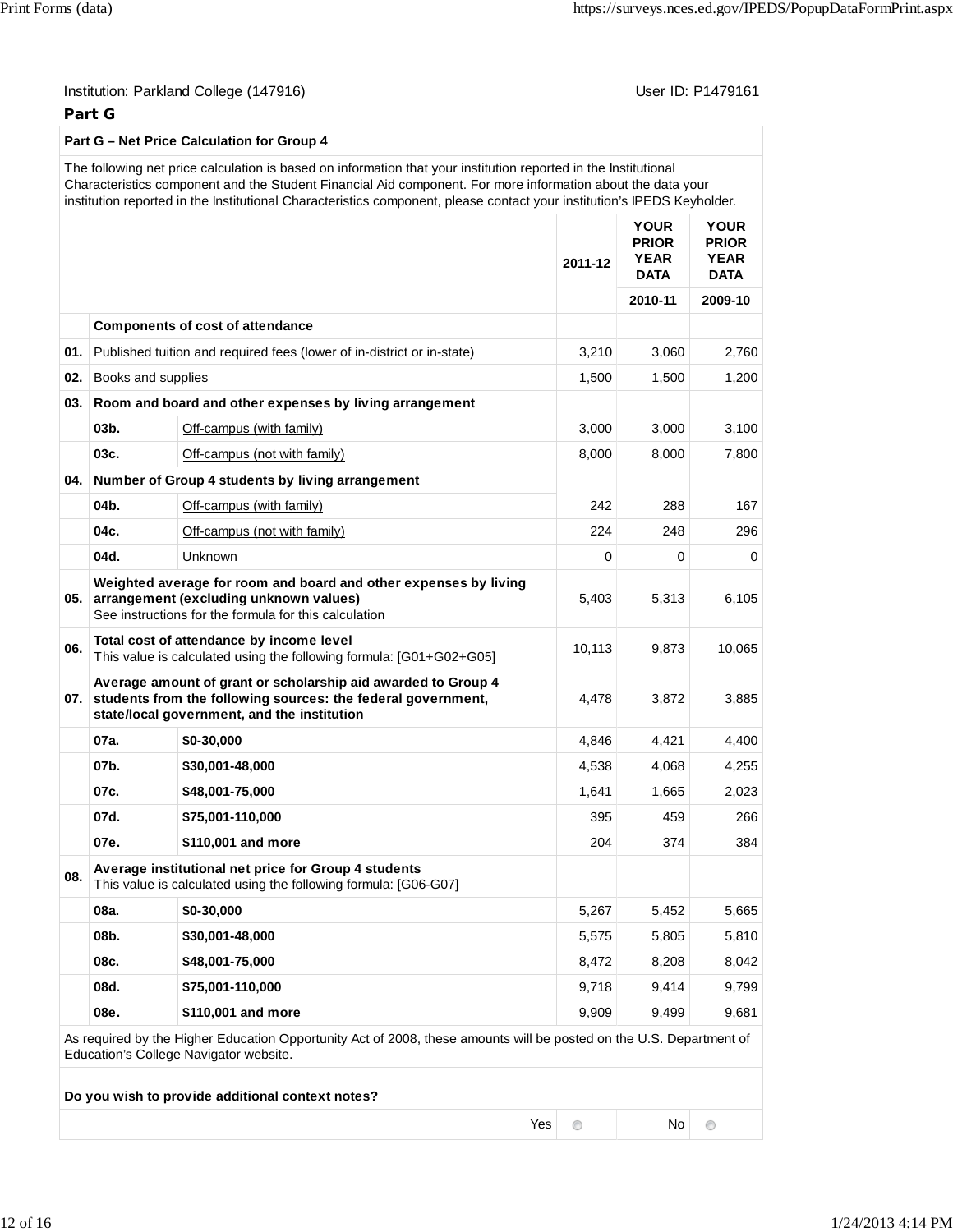**You may use the space below to provide context for these data. These context notes may be posted on the College Navigator website and should be written to be understood by students and parents.**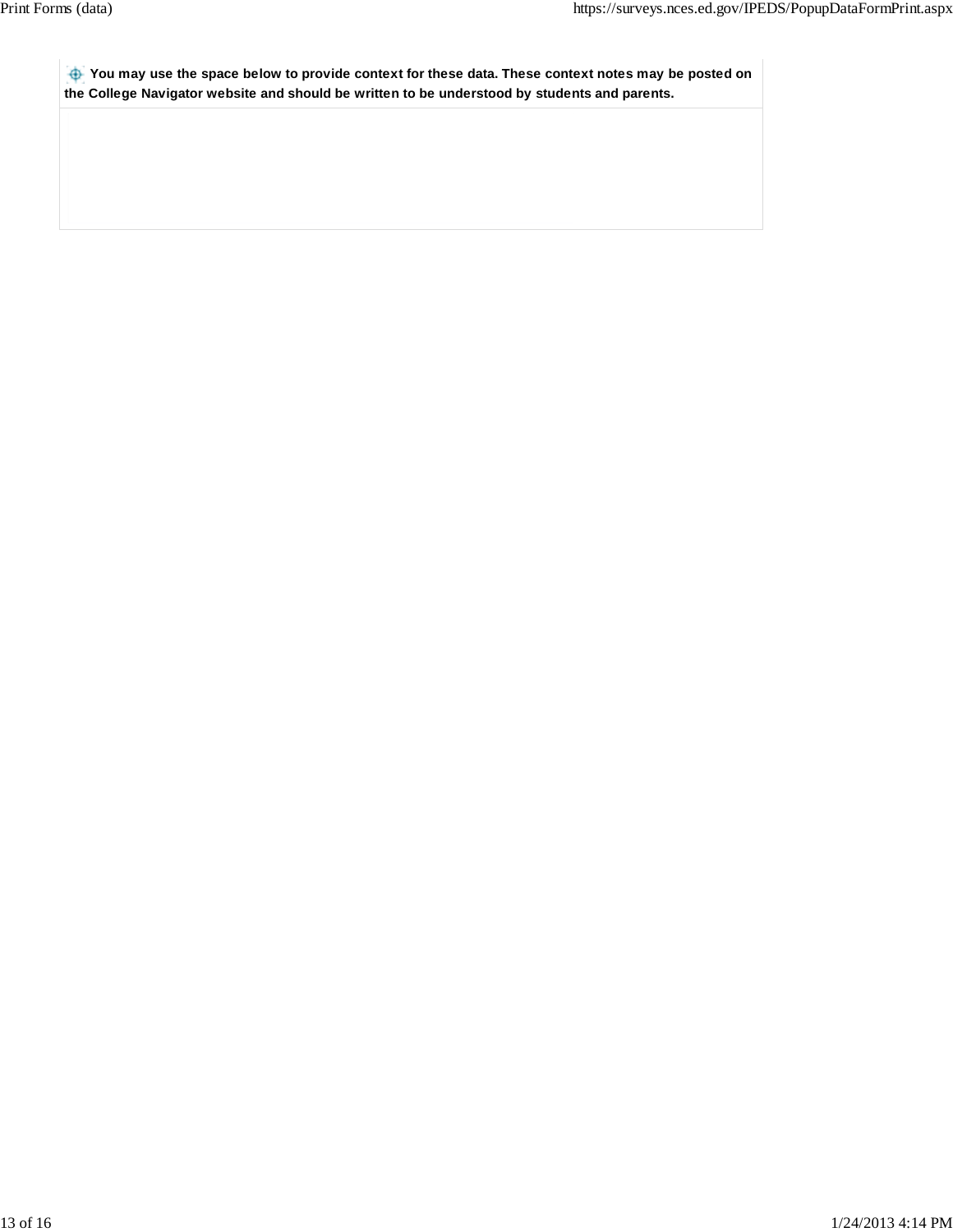# Institution: Parkland College (147916) Contact College (147916) **Prepared by**

|           | This survey component was prepared by: |         |                                                                                                                                                                                                                                                                                                                                                                       |   |                   |       |                    |         |       |
|-----------|----------------------------------------|---------|-----------------------------------------------------------------------------------------------------------------------------------------------------------------------------------------------------------------------------------------------------------------------------------------------------------------------------------------------------------------------|---|-------------------|-------|--------------------|---------|-------|
| $\bullet$ | Keyholder                              | $\circ$ | <b>SFA Contact</b>                                                                                                                                                                                                                                                                                                                                                    | ⋒ | <b>HR Contact</b> |       | Finance<br>Contact |         | Other |
| Name:     | <b>Brian Counter</b>                   |         |                                                                                                                                                                                                                                                                                                                                                                       |   |                   |       |                    |         |       |
| Email:    | bcounter@parkland.edu                  |         |                                                                                                                                                                                                                                                                                                                                                                       |   |                   |       |                    |         |       |
|           |                                        |         | How long did it take to prepare this survey component?                                                                                                                                                                                                                                                                                                                |   |                   | hours | 30                 | minutes |       |
|           |                                        |         | The name of the preparer is being collected so that we can follow up with the appropriate person in the event that there<br>are questions concerning the data. The Keyholder will be copied on all email correspondence to other preparers.                                                                                                                           |   |                   |       |                    |         |       |
|           |                                        |         |                                                                                                                                                                                                                                                                                                                                                                       |   |                   |       |                    |         |       |
| System.   |                                        |         | The time it took to prepare this component is being collected so that we can continue to improve our estimate of the<br>reporting burden associated with IPEDS. Please include in your estimate the time it took for you to review instructions,<br>query and search data sources, complete and review the component, and submit the data through the Data Collection |   |                   |       |                    |         |       |

Thank you for your assistance.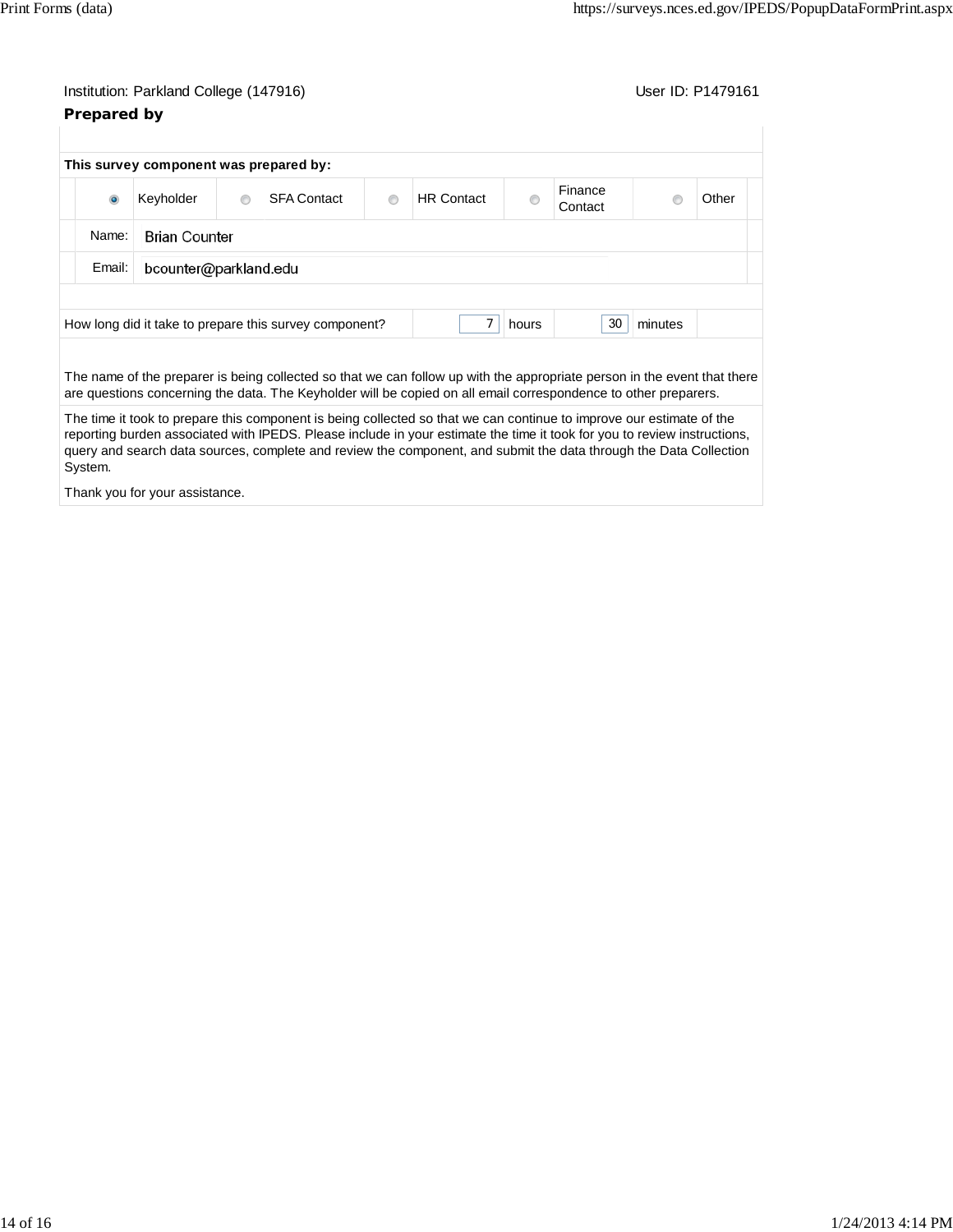Institution: Parkland College (147916) November 2012 10: P1479161

### **Summary**

## **IPEDS Student Financial Aid (SFA) Survey Summary**

IPEDS collects important information regarding your institution. All data reported in IPEDS survey components become available in the IPEDS Data Center and appear as aggregated data in various Department of Education reports. Additionally, some of the reported data appears specifically for your institution through the College Navigator website and is included in your institution's Data Feedback Report (DFR). The purpose of this summary is to provide you an opportunity to view some of the data that, when accepted through the IPEDS quality control process, will appear on the College Navigator website and/or your DFR. College Navigator is updated approximately three months after the data collection period closes and Data Feedback Reports will be available through the ExPT and sent to your institution's CEO in November 2013.

Please review your data for accuracy. If you have questions about the data displayed below after reviewing the data reported on the survey screens, please contact the IPEDS Help Desk at: 1-877-225-2568 or ipedshelp@rti.org.

| Total grant aid received by all undergraduate students                       |                                                               | \$15,508,316                                       |  |
|------------------------------------------------------------------------------|---------------------------------------------------------------|----------------------------------------------------|--|
| Number of undergraduate students who received a Pell Grant                   | 3,254                                                         |                                                    |  |
| Percentage of FTFT students receiving any financial aid                      | 71%                                                           |                                                    |  |
|                                                                              |                                                               |                                                    |  |
|                                                                              | Percentage of FTFT<br>students receiving<br>grant aid by type | Average amount of<br>grant aid received by<br>type |  |
| Total                                                                        | 61%                                                           | \$4,980                                            |  |
| <b>Federal Government</b>                                                    | 55%                                                           | \$4,328                                            |  |
| Pell                                                                         | 55%                                                           | \$4,292                                            |  |
| Other Federal                                                                | 4%                                                            | \$468                                              |  |
| State/Local Government                                                       | 30%                                                           | \$1,444                                            |  |
| Institutional                                                                | \$2,191                                                       |                                                    |  |
|                                                                              |                                                               |                                                    |  |
|                                                                              | Percentage of FTFT<br>students receiving<br>loans by type     | Average amount of<br>loans received by<br>type     |  |
| Total                                                                        | 40%                                                           | \$4,771                                            |  |
| Federal                                                                      | 39%                                                           | \$4,516                                            |  |
| Non-federal                                                                  | 1%                                                            | \$10,671                                           |  |
|                                                                              |                                                               |                                                    |  |
| Average net price for FTFT students who receive grant aid                    |                                                               | \$5,076                                            |  |
| Average net price for FTFT students who receive Title IV federal student aid |                                                               |                                                    |  |
| $$0 - 30,000$                                                                | \$5,267                                                       |                                                    |  |
| $$30,001 - 48,000$                                                           | \$5,575                                                       |                                                    |  |
| $$48,001 - 75,000$                                                           |                                                               | \$8,472                                            |  |
| $$75,001 - 110,000$                                                          |                                                               | \$9,718                                            |  |
| \$110,001 and more                                                           |                                                               | \$9,909                                            |  |